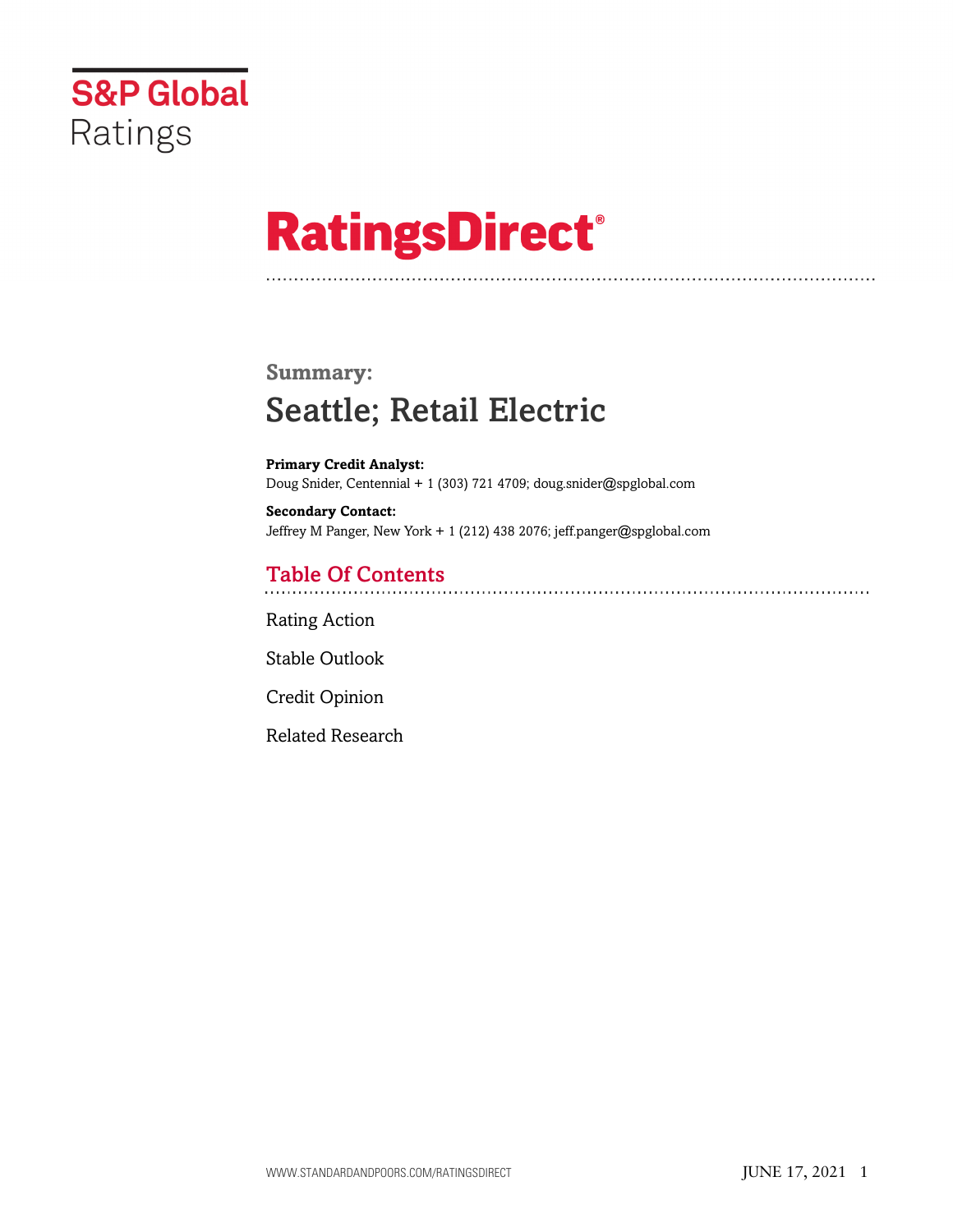# **Summary:** Seattle; Retail Electric

| <b>Credit Profile</b>                                                         |           |     |  |
|-------------------------------------------------------------------------------|-----------|-----|--|
| US\$263.68 mil mun lt and pwr imp and rfdg rev bnds 2021 ser A due 07/01/2051 |           |     |  |
| Long Term Rating                                                              | AA/Stable | New |  |
| US\$101.0 mil mun lt and pwr imp and rfdg rev bnds 2021 ser B due 07/01/2051  |           |     |  |
| Long Term Rating                                                              | AA/Stable | New |  |

# <span id="page-1-0"></span>Rating Action

S&P Global Ratings assigned its 'AA' rating to Seattle's \$264 million municipal light and power improvement and refunding revenue bonds, 2021A and its \$101 million municipal light and power refunding revenue bonds, 2021B (SIFMA Index). At the same time, S&P Global Ratings affirmed its 'AA' long-term rating and underlying rating (SPUR) on Seattle's electric system revenue bonds outstanding. The utility does business as Seattle City Light (SCL). The outlook is stable.

The 2021B bonds are being issued in variable-rate mode with a maximum interest rate of 12% The bonds have a mandatory tender feature, and in the event of a delayed remarketing will earn a stepped interest rate not to exceed the maximum interest rate.

Seattle pledges the light system's net revenue to the bonds. The city will use 2021A bond proceeds to finance various capital improvements and refund its 2011A bonds outstanding. The city will use 2021B-1 proceeds to refund its series 2018B-1 and 2018B-2 bonds outstanding.

#### Credit overview

The 'AA' rating reflects SCL's ability to produce stable coverage and liquidity through various hydrological and economic conditions, especially considering recessionary pressures stemming from the COVID-19 pandemic. Concentration in hydroelectric generation, from both owned assets and power purchases, exposes the city to some surplus sales risks, although it has built a rate stabilization account and accompanying rate adjustment mechanism to offset the potential effects of this variability. The maturity and diversity of the underlying service area and stable customer base contribute to credit stability, in our view.

The stable outlook reflects S&P Global Ratings' expectation that SCL will maintain its current liquidity levels through rate-stabilization policies and continued conservative revenue forecasting. The outlook further reflects our view that average fixed-charge coverage (FCC) will remain in-line with historical levels despite continued load loss due to the pandemic and recessionary pressures as well as conservation and efficiency measures.

#### Environmental, social, and governance

SCL predominantly sources its power through non-carbon-emitting hydroelectric and nuclear resources, which limits the utility's exposure to the costs and operational challenges of legislative and regulatory initiatives to reduce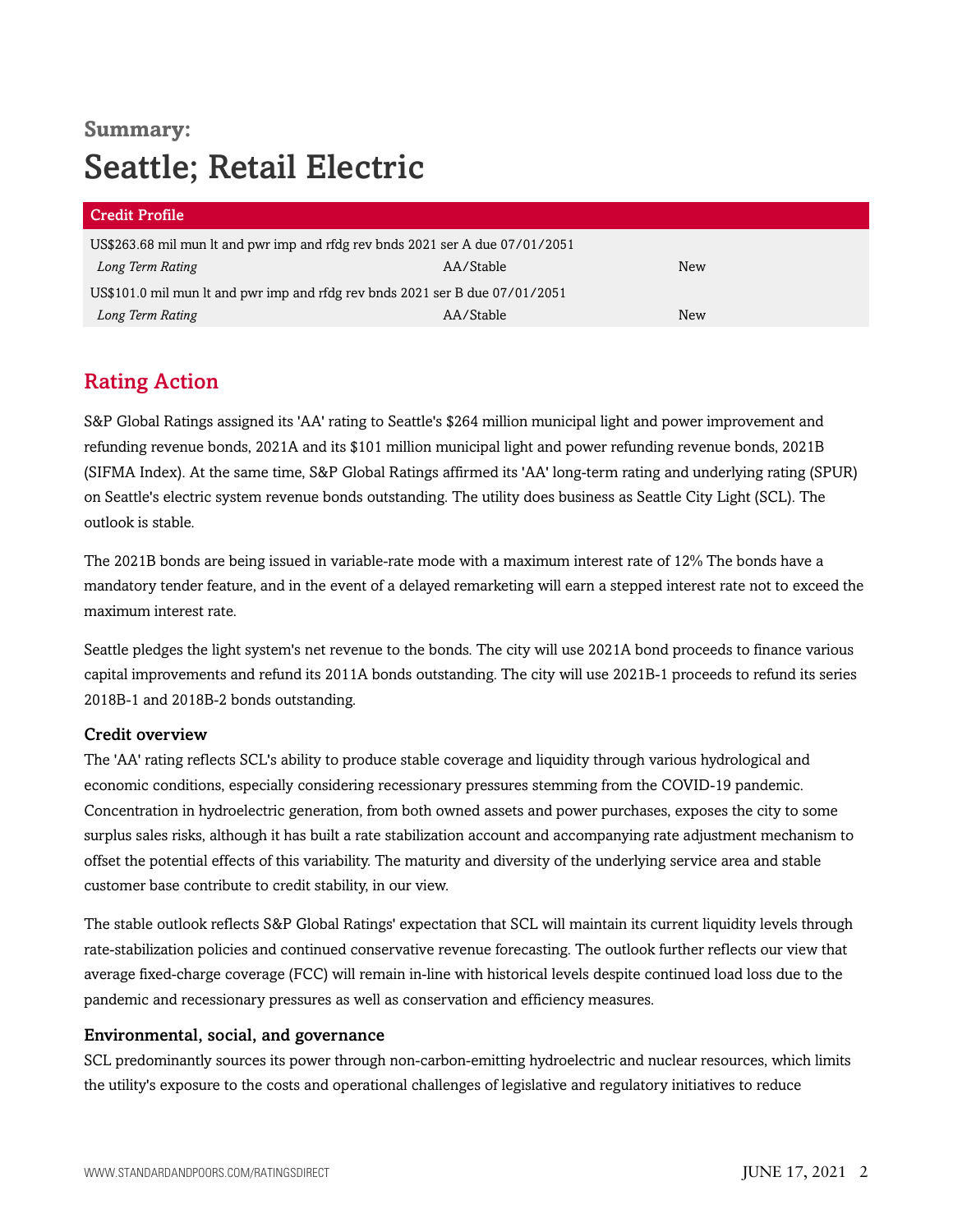greenhouse gas emissions. However, SCL's reliance on a network of hydroelectric dams exposes the utility to potentially substantial ongoing remediation costs for fish passage and fish habitats. In addition, we consider environmental risk as slightly elevated, given that the city lies adjacent to Puget Sound and is exposed to storm surges and other extreme events related to sea-level rise.

Our rating incorporates our view of the health and safety risks from the COVID-19 pandemic. Absent the implications of COVID-19, we believe the utility faces social risk related to its relatively high rates compared with those of peers in the state. In our view, the service area's above-average income levels partially mitigate this risk.

Finally, we view the system's governance factors as credit supportive, as they include full rate-setting autonomy; strong policies and planning; and robust interaction between management and the city council.

### <span id="page-2-0"></span>Stable Outlook

#### Downside scenario

We could lower the rating if the city's additional leverage, rising power supply costs from Bonneville Power Administration (BPA), or recessionary pressures or demand loss result in materially higher retail rates or a weakened competitive position that frustrates SCL's ability to maintain liquidity and achieve FCC commensurate with recent years' levels.

#### Upside scenario

We do not expect to raise the rating in the next two years, given SCL's large capital improvement plan and additional debt coupled with a financial forecast that indicates largely flat financial metrics against the backdrop of declining retails sales and annual rate increases.

## <span id="page-2-1"></span>Credit Opinion

With more than 470,000 customers, SCL is the largest municipal utility in the state of Washington. It provides service within Seattle and surrounding areas of King County, covering a population of about 940,000. The utility's predominantly hydroelectric power supply portfolio is low-cost and carbon-free. It provides power to a stable customer base with access to a broad and diverse economy with low industrial concentration and stable economic fundamentals. We believe these factors contribute to SCL's economies of scale and provide the utility with revenue stability and operational flexibility.

SCL's operational profile is highlighted by its primarily hydroelectric assets that are high quality and low cost, with assets and purchased power supply through the BPA offering relatively low-cost supply; the concentration in hydroelectric resources exposes the city to above-average price volatility with respect to surplus sales, although has built a rate stabilization account and uses rate stabilization rate adjustment, offsetting this risk somewhat. We also view favorably management's comprehensive risk management practices, which include comprehensive long-term financial and capital planning, and a dynamic power supply management strategy that should position the utility well in the face of evolving state and federal regulations.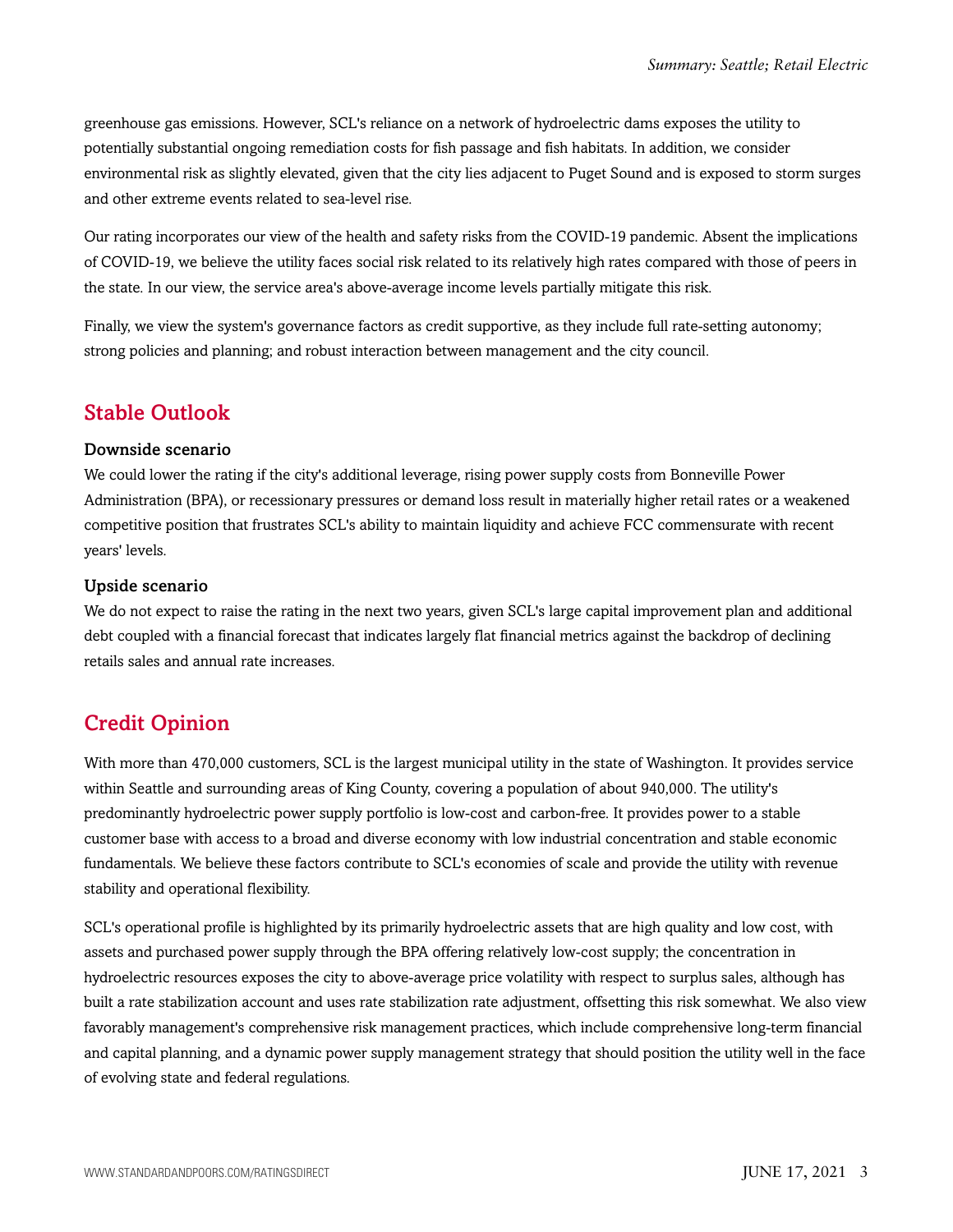SCL's current portfolio renewable resources comply with Washington's Renewable Portfolio Standard (known as I-937). Management reported that current power contracts will be sufficient to meet the state's renewable mandate under a no-load growth scenario for the next decade. Management also reported that the utility is well positioned to satisfy the Clean Energy Transformation Act requirements of a 100% carbon-neutral electric service to retail load by 2030.

Management has taken steps to lower the utility's reliance on wholesale sales to reduce financial performance volatility, and intends to keep doing so. A portion of wholesale net revenue comes from forward sales of typically nine months or less, and SCL maintains strict limits on the portion of its surplus position made available for forward sales to avoid potentially high replacement power costs in low-water years. S&P Global Ratings believes the system's risk management policies are conservative, and adequately reduce the risk related to forward sales. Furthermore, as part of SCL's strategy, beginning in 2010, city council enacted a series of annual base-rate increases. It also established a rate stabilization account (RSA) to further offset potential revenue volatility. In our view, management has established an excellent track record of rate setting, as evidenced by SCL's historically robust and stable financial metrics, further supported by the utility's two automatic pass-through mechanisms.

Seattle's average overall rates are slightly above the state average, suggesting that despite solid demographics, there are some constraints to revenue-raising flexibility. The city automatically passes through cost fluctuations from BPA, and maintains an RSA surcharge that is automatically applied if the balance of its RSA drops below a certain level. While these mechanisms have supported very stable financial metrics, Seattle's competitive position has also eroded somewhat in recent years. However, the city's high income levels and relatively favorable rates compared with those of other large U.S. cities mitigate this somewhat, in our view.

SCL has exhibited consistently stable and generally robust financial performance, which support the 'AA' rating. FCC averaged 1.5x over the past three years. The utility's fiscal 2020 performance outpaced mid-year projections, highlighting management's conservative budgeting practices. Projections indicated ongoing maintenance of coverage near historical levels with only modest declines following COVID-19-related load loss and subsequent recovery.

The utility's liquidity has been similarly strong; When including the \$96.8 million RSA, liquidity totaled \$199 million as of Dec. 31, 2020, or over 100 days' worth of operating expenses. Management indicated the utility's reserve fund is currently \$60 million overfunded and that this liquidity is available for any lawful purpose. However, SCL intends to use this money to replace a surety policy expiring in 2029.

Finally, SCL has a moderate debt burden, characterized by a strong debt and liabilities profile with a 60% debt to capitalization ratio. The utility's five-year capital improvement plan totals \$2.27 billion, with about 40% to be funded through operating revenue and the remaining 60% through debt. Based on management's projections, we calculate debt to capitalization will improve to about 57% by 2022 as debt amortizes more rapidly than it is added.

## <span id="page-3-0"></span>Related Research

• Through The ESG Lens 2.0: A Deeper Dive Into U.S. Public Finance Credit Factors, April 28, 2020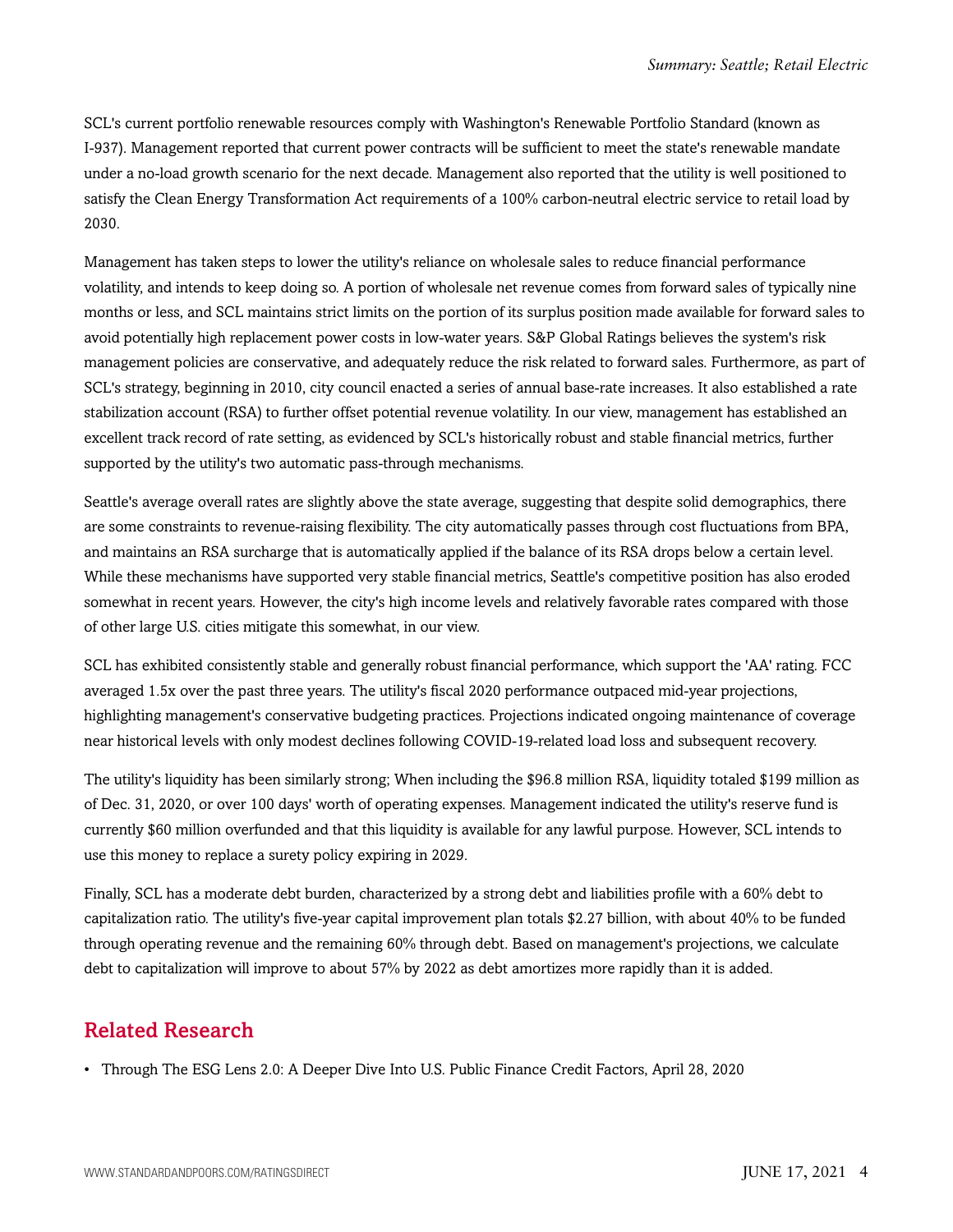| Ratings Detail (As Of June 17, 2021)                                       |                 |          |  |
|----------------------------------------------------------------------------|-----------------|----------|--|
| Seattle mun lt & pwr rev bnds                                              |                 |          |  |
| Long Term Rating                                                           | AA/Stable       | Affirmed |  |
| Seattle muni lt & pwr rfdg rev bnds                                        |                 |          |  |
| Long Term Rating                                                           | AA/Stable       | Affirmed |  |
| Seattle muni It & pwr rfdg rev bnds                                        |                 |          |  |
| Long Term Rating                                                           | AA/Stable       | Affirmed |  |
| Seattle muni lt & pwr rfdg rev bnds                                        |                 |          |  |
| Long Term Rating                                                           | AA/Stable       | Affirmed |  |
| Seattle muni lt & pwr rfdg rev bnds                                        |                 |          |  |
| Long Term Rating                                                           | AA/Stable       | Affirmed |  |
| Seattle mun lt & pwr imp rev bnds ser 2019A dtd 2//20/08/2 due 04/01/2049  |                 |          |  |
| Long Term Rating                                                           | AA/Stable       | Affirmed |  |
| Seattle mun lt & pwr rfdg rev bnds ser 2019B dtd 08/22/2019 due 02/01/2026 |                 |          |  |
| Long Term Rating                                                           | AA/Stable       | Affirmed |  |
| Seattle mun lt & pwr (BHAC) (SEC MKT)                                      |                 |          |  |
| <b>Unenhanced Rating</b>                                                   | AA(SPUR)/Stable | Affirmed |  |
| Mony icquoe are enhanced by bond inqurance                                 |                 |          |  |

Many issues are enhanced by bond insurance.

Certain terms used in this report, particularly certain adjectives used to express our view on rating relevant factors, have specific meanings ascribed to them in our criteria, and should therefore be read in conjunction with such criteria. Please see Ratings Criteria at www.standardandpoors.com for further information. Complete ratings information is available to subscribers of RatingsDirect at www.capitaliq.com. All ratings affected by this rating action can be found on S&P Global Ratings' public website at www.standardandpoors.com. Use the Ratings search box located in the left column.